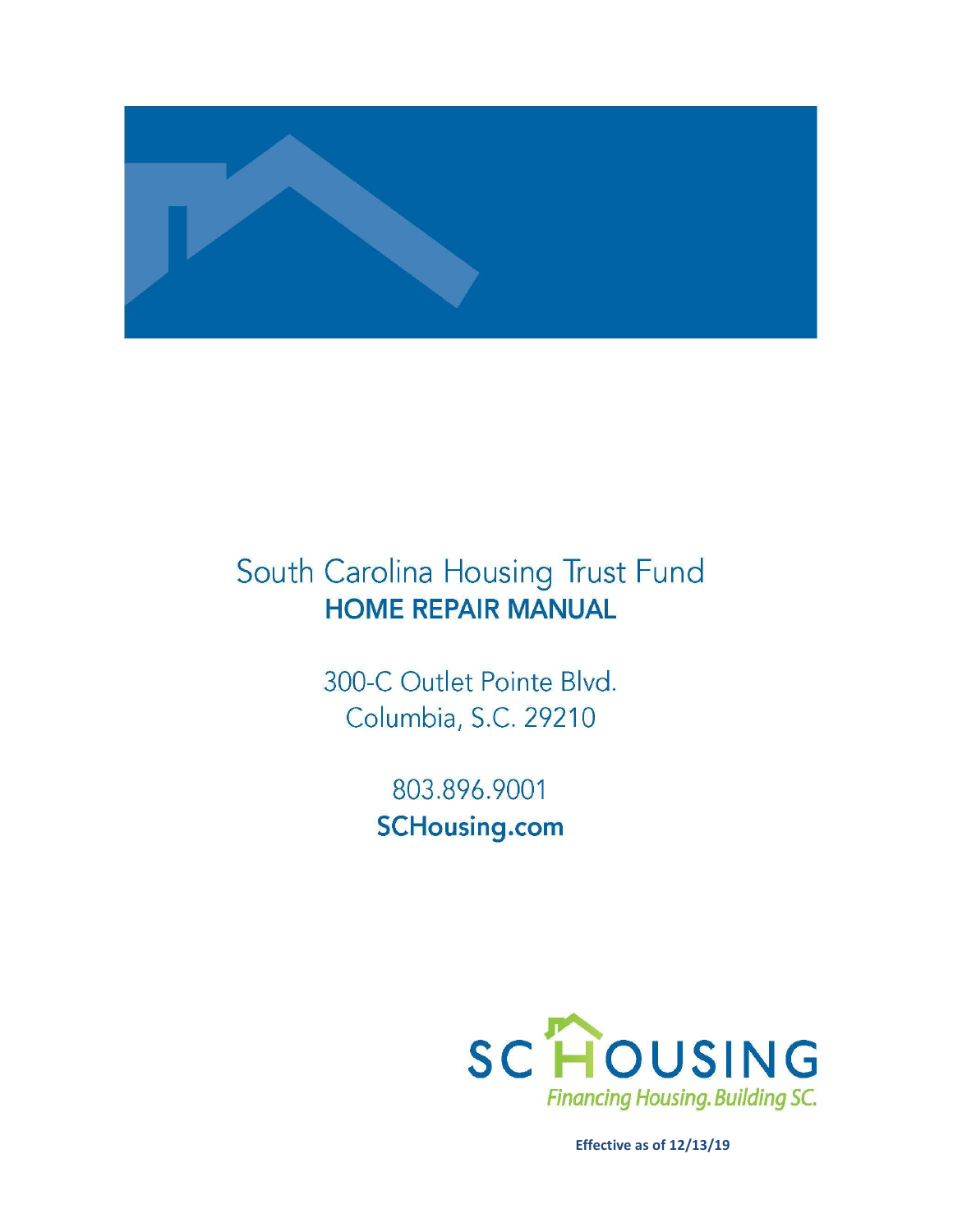## **Table of Contents**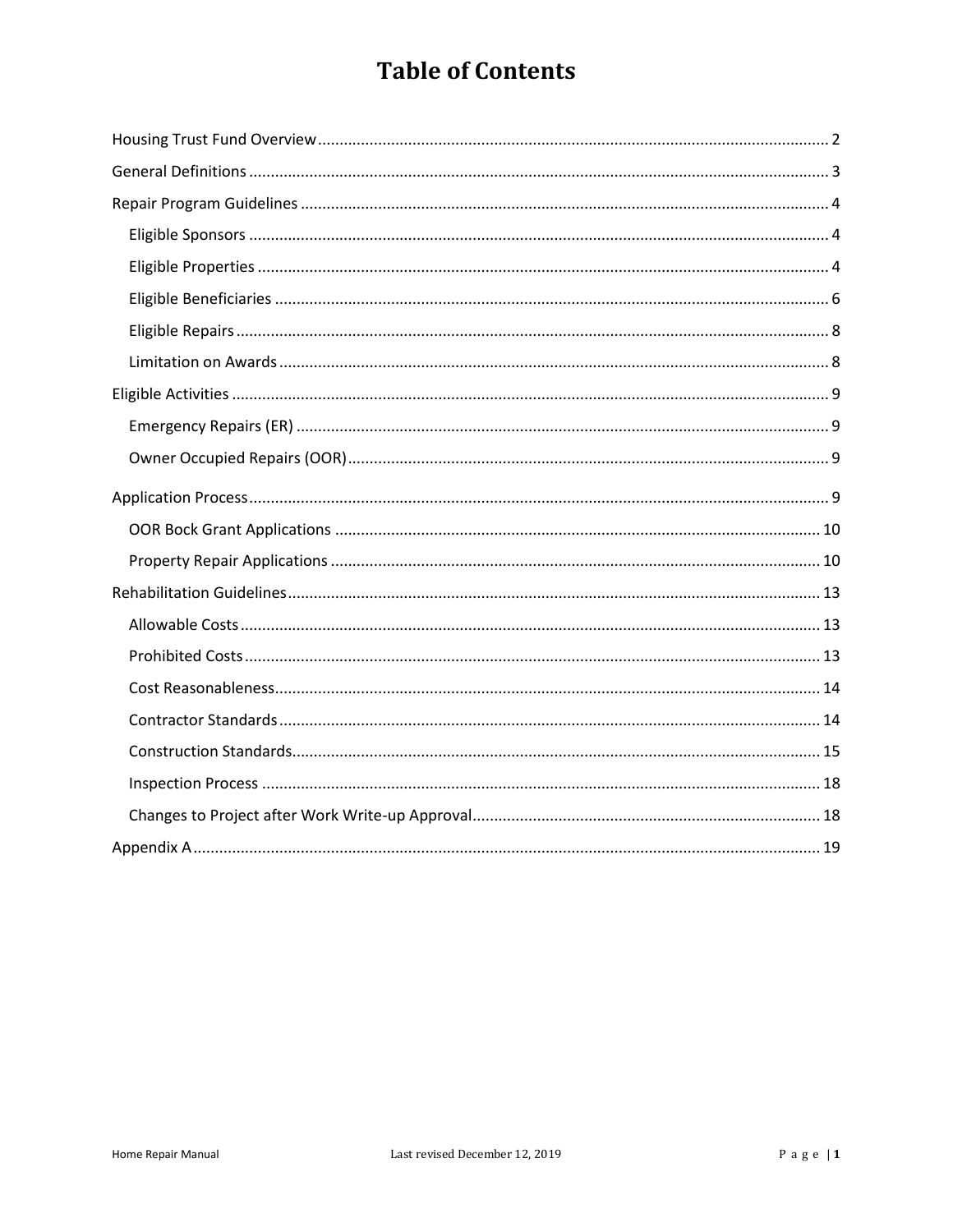## **Housing Trust Fund Overview**

The South Carolina Housing Trust Fund (HTF) is a state funded program designed to provide financial assistance in the development and preservation of safe, decent, sanitary and affordable housing for low income households within the State of South Carolina. The HTF accelerates the state's response to the production of affordable housing through innovative financing used by the nonprofit and private sectors. It builds partnerships among government, qualified nonprofits, for profits, and those in need of affordable housing. It strives to maximize the utilization of federal, state and/or other housing assistance programs in leveraging other public and private resources in creating additional affordable housing units.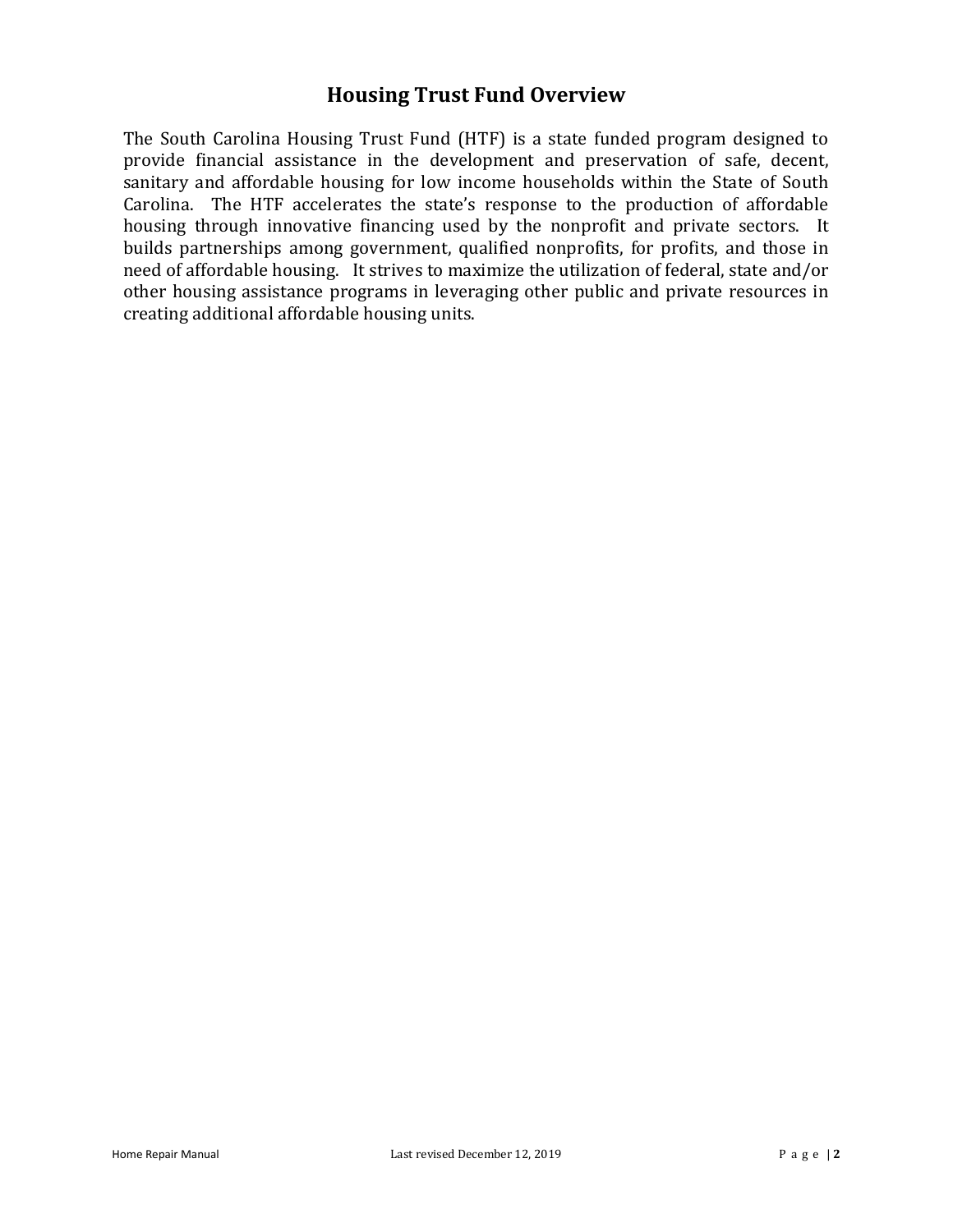## **General Definitions**

**Application –** The completed forms, schedules, attachments, and any additional documentation requested in the HTF application package.

**Change Order** – A request to change a project that has received an approved initial inspection by an Authority inspector. Such changes include but are not limited to, any change to the Work Writeup, a change in Contractor or Subcontractor, etc.

**Contractor** – The contractor selected for the project that must meet the contractor standards outlined in this manual.

**Deed of Distribution** – A document from the Probate Court which transfers the real property from a decedent's estate to those who inherit it. The Deed of Distribution must be recorded with the Register of Deeds or the Clerk of Court in the county in which the property is situated.

**Funding Agreement** - The written contract between SC Housing and the Sponsor. It contains the terms and conditions of the Housing Trust Fund award, states the award amount, the project's purpose and the beneficiaries being served.

**Household Income –** The anticipated gross income of all adult household members to be received in the upcoming twelve (12) month period.For purposes of determining household income, the term household member includes any person who is 18 years of age or older that resides in the home, with the exception of foster adults or live-in-aides.

**HTF** – The South Carolina Housing Trust Fund as administered by SC Housing.

**Nonprofit Organization** - An organization that has been approved to participate in HTF activities via the process outlined in the South Carolina Housing Trust Fund Nonprofit Participation Manual.

**Restrictive Covenant-** A promise in a written agreement or a deed of real property that limits what the owner of the land can do with the property. Specifically in the HTF program, if applicable, the Restrictive Covenant ensures those who live on the property comply with HTF requirements, including, but not limited to, income limitation. The HTF's intent is for assisted property to be occupied by low-income individuals for twenty (20) years.

**SC Housing** – South Carolina State Housing Finance and Development Authority.

**Site Specific** - The site or parcel on which the housing unit(s) to be repaired is located.

**Sponsor** - A nonprofit organization approved to participate in the SC Housing Trust Fund.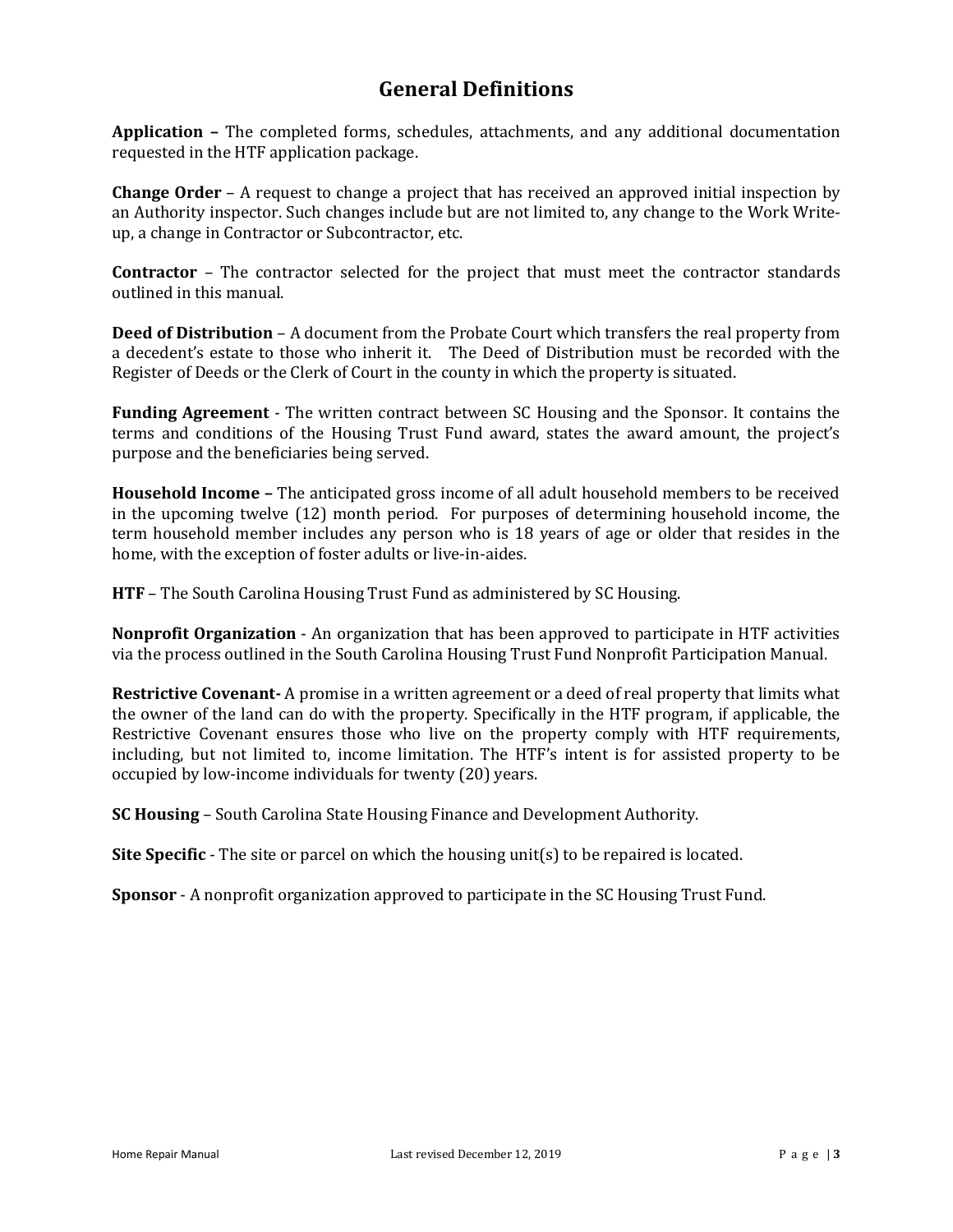## **I. Repair Program Guidelines**

The HTF Repair Program is designed to assist very low-income homeowners in making repairs to their primary residence. The purpose of the program is to correct life, health and safety issues, provides accessibility for disabled persons, repair or replace major housing systems and address structural problems. All awards are subject to the HTF statues and regulations and all other applicable SC Housing requirements.

Where HTF Repair Program funds are not sufficient to complete the necessary repairs, Sponsors are encouraged to use other funding sources in conjunction with HTF. Where additional funding sources are being used, the Sponsor must provide a commitment letter from each funding source identifying the amount of funds, any conditions, whether funds will be provided as a loan or grant and the required lien position if applicable.

All necessary forms for applications, change orders, draws, inspections, etc. can be downloaded from ou[r website at: http://www.schousing.com/Home/SCHousingTrustFund.](http://www.schousing.com/Home/SCHousingTrustFund)

#### **A. Eligible Sponsors:**

- 1. The eligible Sponsors for the HTF Repair Program are nonprofit organizations approved to participate in the SC Housing Trust Fund. The approval process for nonprofits is contained in the Nonprofit Participation Manual.
- 2. Sponsors must operate within their defined service areas as defined in their Application for Participation and as evidenced in their Charter, Articles of Incorporation or By-Laws.

#### **B. Eligible Properties:**

- 1. Ownership of the property must be one of the following:
	- i. **Property Owned by Beneficiary:** The Sponsor must provide a warranty deed in the name of the beneficiary(s) for whom the funding is sought. The deed must be legible and recorded with the Register of Deeds or the Clerk of Court in the county in which the property is located. It must indicate the book and page numbers, the date recorded, and the office where recorded. Mortgages are not deeds and may not be submitted as proof that a property is eligible. Sponsors are responsible for obtaining a copy of the recorded deed for the beneficiary.
	- ii. **Property Owned by Beneficiary and Deceased Person:** The Sponsor must provide a warranty deed in the name of the deceased and the beneficiary(s) for whom the funding is sought, a Death Certificate, and a Deed of Distribution showing the property has been transferred to the beneficiary. The deed and Deed of Distribution must be legible and recorded with the Register of Deeds or Clerk of Court in the county in which the property is located. It must indicate the book and page number, the date recorded, and the office where recorded. If the Deed of Distribution transfers the property to persons in addition to the beneficiary(s) for whom the funding is sought, **all** owners of the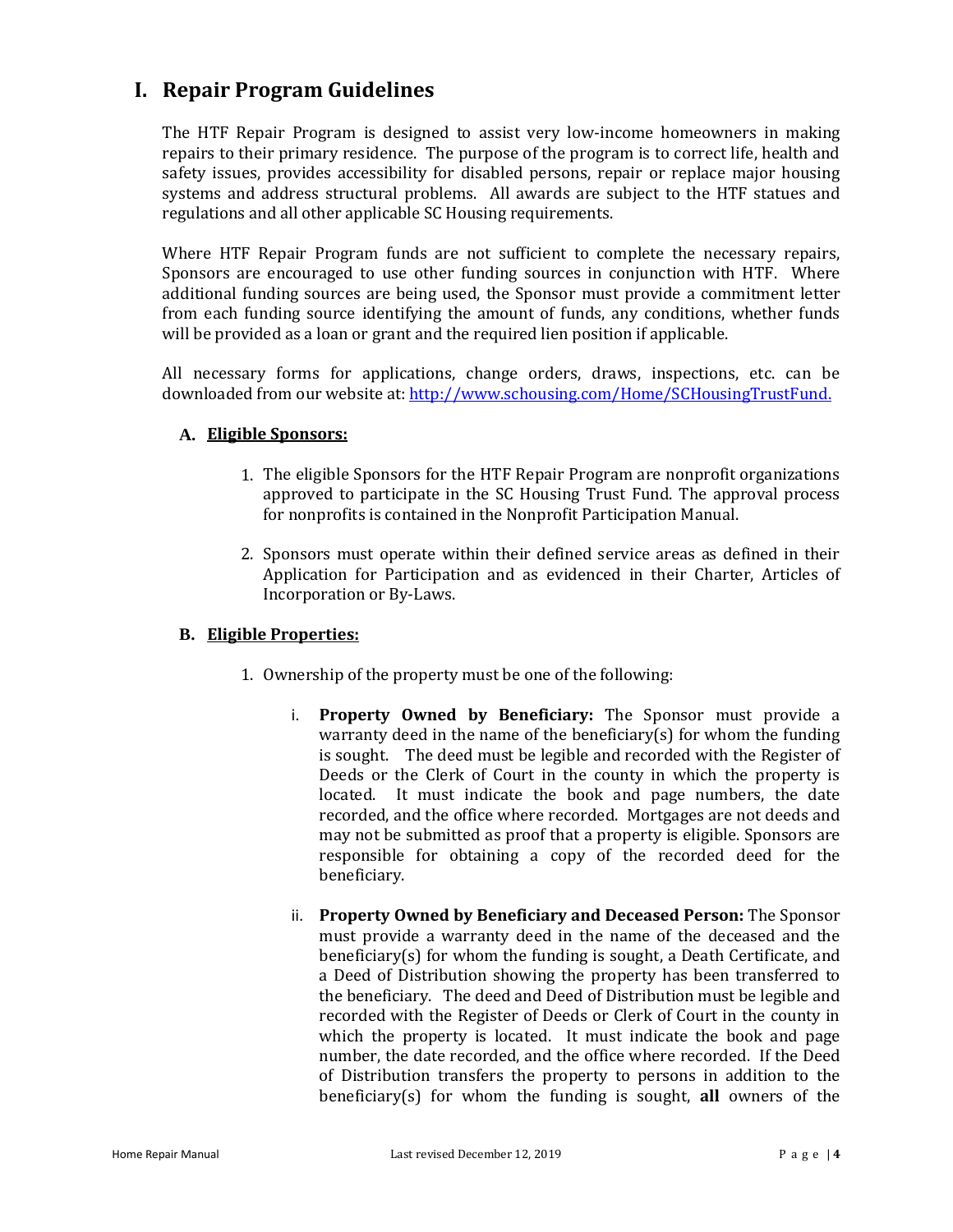property will be required to agree to the proposed rehabilitation and to sign HTF-1A indicating such.

Where a person has acquired full title as the surviving party in a Deed of Joint Tenancy with Right of Survivorship, a copy of the filed deed must be provided along with a death certificate for the deceased cotitle holder.

- iii. **Property Owned by Beneficiary as a Life Estate:** The Sponsor must provide a deed indicating a life estate in the name of the beneficiary(s) for whom funding is sought. The deed must be legible and recorded with the Register of Deeds or Clerk of Court in the county in which the property is located. It must indicate the book and page where recorded, the date recorded, and the office where recorded. The Sponsor must also provide documentation indicating the beneficiary(s) have been granted the right by the grantor of the life estate to encumber the property. The holder of the life estate and the person(s) to whom the property transfers after the life estate ends will be required to agree to the proposed rehabilitation.
- 2. Homes must meet the substandard housing definition/guidelines pursuant to South Carolina Code of Laws, Article 4, Section 31-13-410(7) as follows: housing which, by reason of dilapidation, deterioration, age, or obsolescence, inadequate provision for ventilation, light, air, sanitation, or open spaces, high density of population and overcrowding, unsanitary or unsafe conditions, or the existence of conditions which endanger life or property by fire and other causes, or any combination of these factors, is conducive to ill health, transmission of disease, or has an adverse effect upon the public health, safety, morals, or welfare of its inhabitants. However, homes with excessive damage that cannot be repaired out of substandard condition with the available funding sources do not qualify for the repair program.
- 3. The tax assessor's value (land plus improvements) of the property must not exceed 95% of the median purchase price for the area based on Federal FHA single family mortgage program data for existing housing and other appropriate data that are available for sale of existing housing in standard condition. These values for each county are listed in Appendix A.
- 4. Homes must not have an existing HTF lien recorded against the property.
- 5. Repairs to manufactured housing/mobile homes are only permitted for the ER activity. Manufactured housing/mobile homes must have been built within twenty (20) years of the date of the application. The beneficiary must own the manufactured housing/mobile home and must have a deed to the land and title or proof of ownership of the home. Proof of ownership of the mobile home must include one or more of the following documents: Title from the Department of Motor Vehicles; Property tax bill from the most recent tax year which specifically includes the mobile home; and/or a mortgage statement or sales contract for the mobile home. While SC Housing retains its sole discretion in determining whether sufficient proof of ownership of the mobile home has been provided, SC Housing will not process or approve an application unless at least one of the required documents identified above is provided.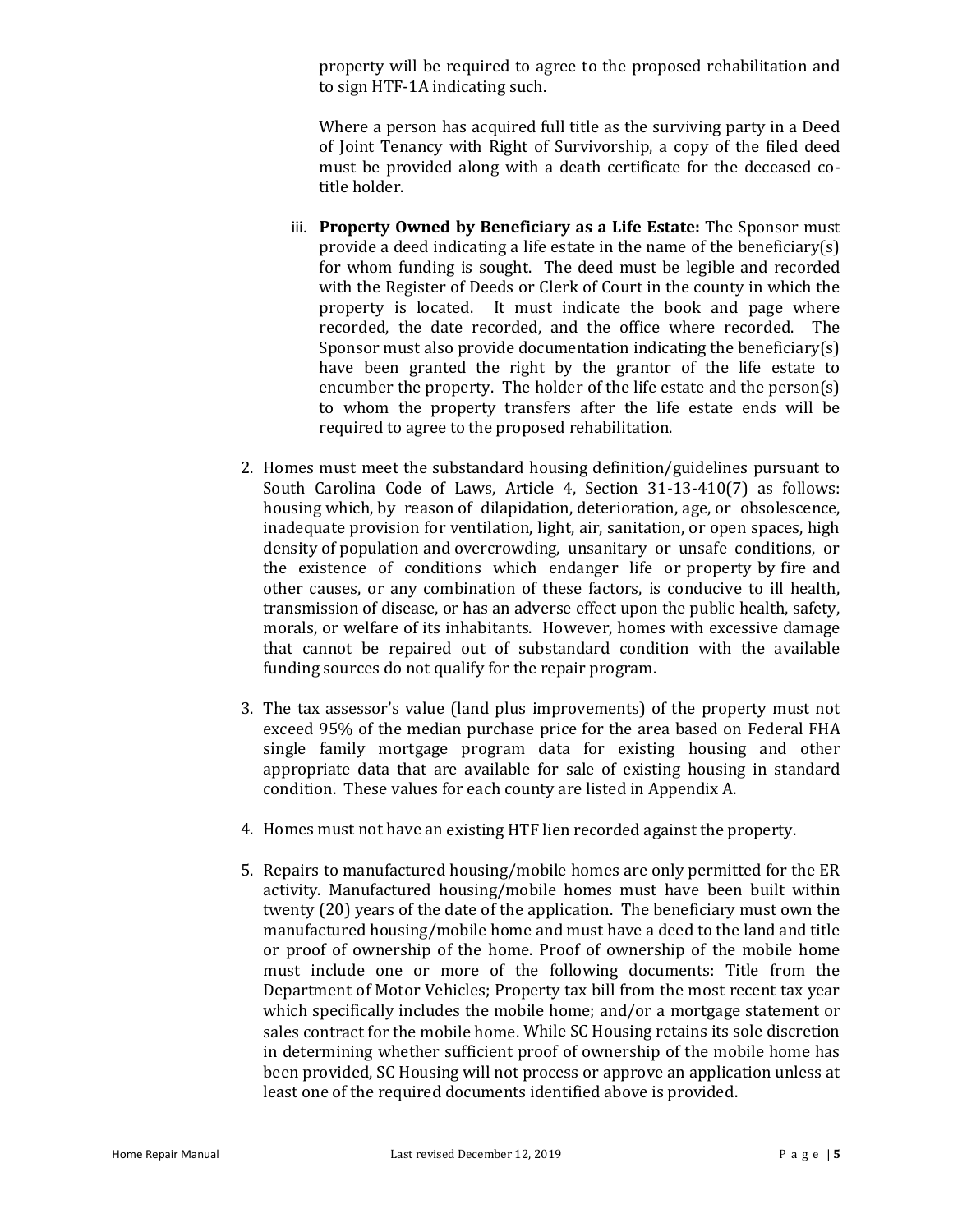- 6. Property also serving as a place of business is not an eligible property.
- 7. Repairs will not be performed on a home that is in the process of being foreclosed. The Sponsor must provide documentation from the tax assessor office stating the property taxes are current and written verification from all entities with liens on the property stating that the account is in good standing and that the foreclosure proceeding have not been initiated or a current copy of the mortgage statement(s)

#### **C. Eligible Beneficiaries:**

- 1. Beneficiaries must own and reside in the property as their primary residence for a minimum of two (2) years prior to application.
- 2. Approved Sponsors and their employees (voluntary or paid), are not eligible beneficiaries.
- 3. Beneficiaries must be very low-income with gross annual incomes that do not exceed fifty percent (50%) of the area median income. Current income limits are available on SC Housing's website at: http:/www.schousing.com/Home/PartnerIncomeLimits.
	- i. Annual Income is determined by taking the total income from all sources for the twelve month period preceding the date of certification of income for every member of the household that is 18 years old and older.
	- ii. A Sponsor must determine the household income by examining and verifying some documents evidencing annual income (e.g., wage statement, interest statement, assets and unemployment compensation statement). If it is discovered at any time before, during, or after the project has been completed that the Sponsor did not properly and lawfully verify a beneficiary's complete household income, the Sponsor will be required to refund the entire HTF award and may be disqualified from further participation in the HTF Program.
	- iii. Sponsors must identify and verify all sources of income for each household member. The Income and Asset Verification (HTF-3A) form must be completed by the Sponsor and signed by the beneficiary(s). Third party income verification documentation is required for all anticipated annual income, must not be older than six (6) months and must be submitted with the application. Sponsors are responsible for ensuring all forms of income are identified and documented. Income tax returns will be accepted only in situations where no other income information is available. Additionally, the tax returns must have all pertinent information correctly identified; all schedules included and must not be more than one (1) year old or from the prior tax year.
	- iv. Sponsors are required to collect the following documents from all household members to determine eligibility:
		- a. Paystubs for the most recent thirty (30) day period
		- b. Last year complete tax returns with W-2s.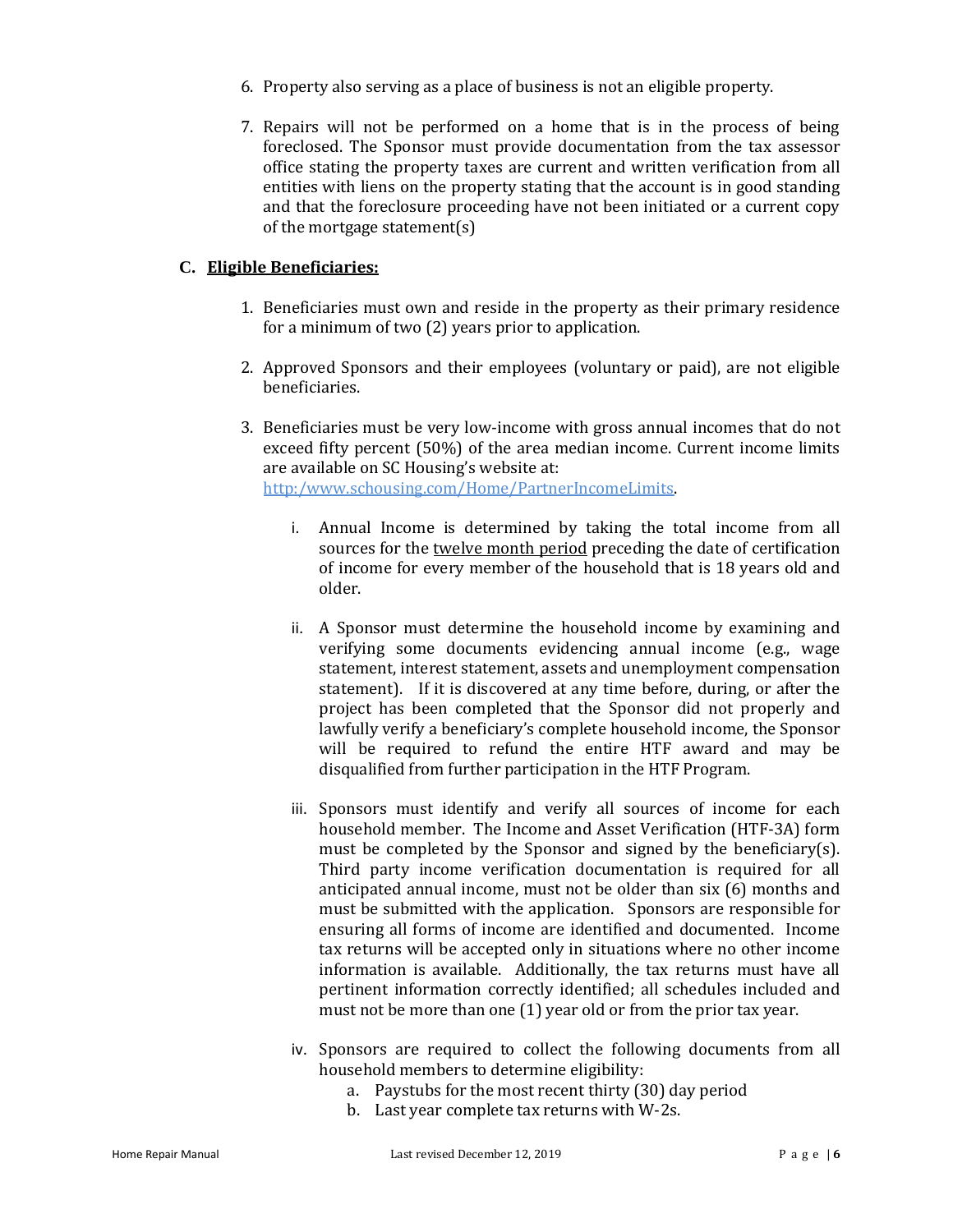- c. Year-to-date financial statements (profit & loss /balance sheet and two (2) years tax returns for self-employed homeowners.
- d. Court order alimony or child support. Adequate documentation must be obtained from Clerk of Court (i.e., divorce decree or any other official court ordered document).
- e. Full documentation for income such as social security, benefits, disability benefits, retirement, pension, VA compensation, public assistance, dividends, interest, note receivables and trust income.
- f. Most recent bank statements of checking and savings account.
- g. Most recent statement of 401k, pension and investment accounts.
- h. Documentation of unemployment benefits.
- i. Copy of most recent mortgage statement.
- v. Liquid assets may not exceed twenty (20%) of the value of the home (not including 401K or retirement).
- vi. Beneficiaries and household members who report zero income for the twelve (12) months preceding the date of application submission must each provide all of the following documentation:
	- a. Certification of Zero Income (HTF-3C) form In addition to certifying, a narrative explaining the circumstances resulting in a zero income must be provided on HTF-3C; the Sponsor must also certify
	- b. A copy of federal income tax returns that are not more than one (1) year old or from the prior tax year. The tax returns must have all pertinent information correctly identified and all schedules included. If tax returns do not exist, please indicate such on the Certification of Zero Income (HTF-3C) form.
	- c. If the entire household is reporting zero income, there must be documentation showing how utility bills are being paid. An example would include copies of cancelled checks showing who paid the bills, a notarized letter from the individual who regularly pays the monthly bills, etc.
	- d. SC Housing may perform a detailed review of all zero income certifications. Additionally, SC Housing may request a completed and executed IRS Form 8821 which will authorize SC Housing to inspect or receive confidential income information from the IRS verbally or in writing for the current year's filed taxes. This will be in addition to current HTF income certification forms and will be requested as needed.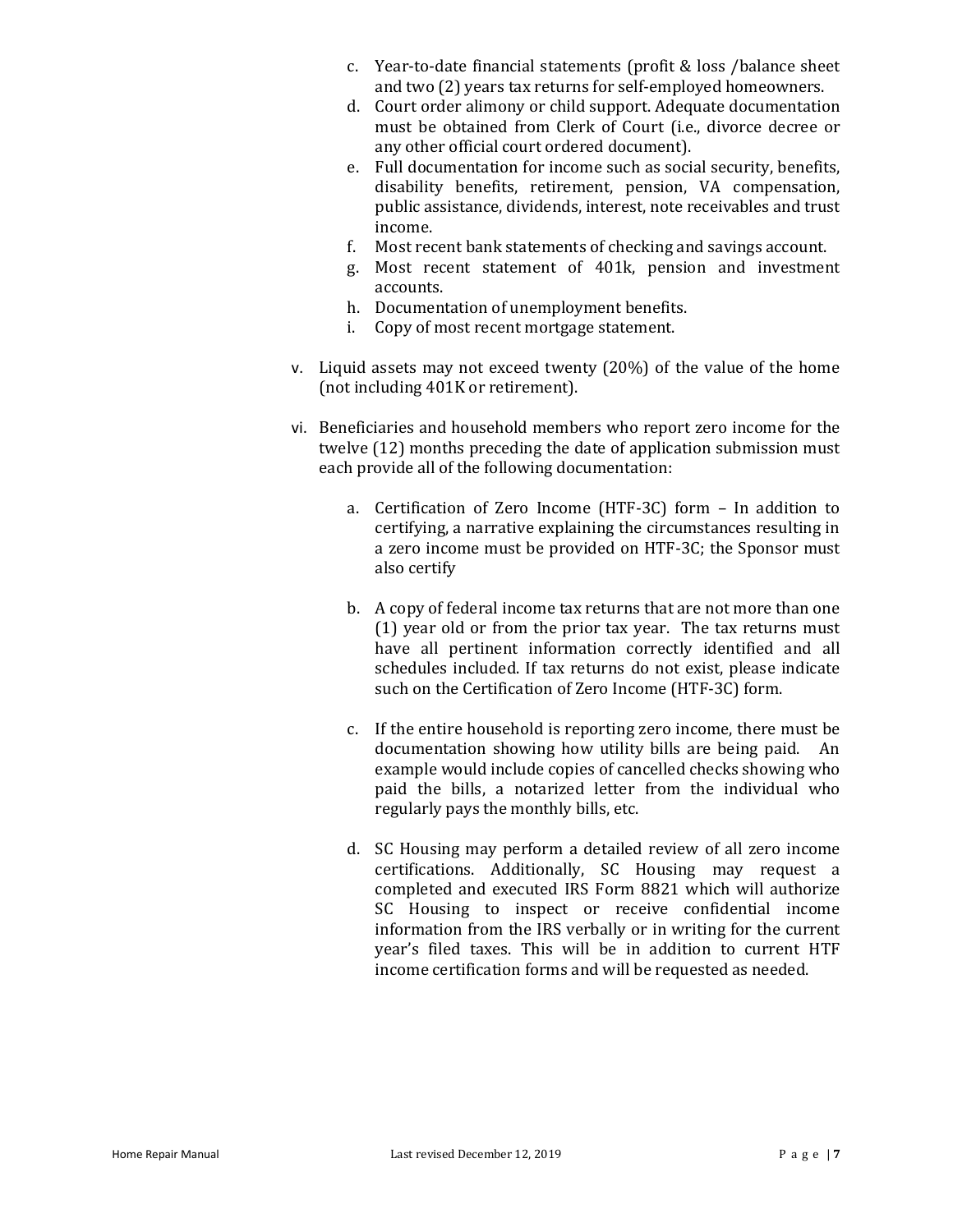#### **D. Eligible Repairs:**

- 1. The only permitted repairs are health and safety issues related to the following:
	- i. Handicap ramps and Accessibility improvements
	- ii. Sewer / Septic systems
	- iii. Water wells; Water Heater
	- iv. Roofs
	- v. Fascia and Soffit that completes roof system
	- vi. HVAC equipment or system
	- vii. Exterior Doors and Windows
	- viii. Exterior Surfaces
	- ix. Electrical
	- x. Plumbing
	- xi. Structural repairs
	- xii. Attic insulation or Ductwork only with HVAC install
- 2. Sponsors must prioritize repairs into the following categories:
	- i. Primary Repairs (health and safety related issues)
	- ii. Secondary Repairs (associated with health and safety repairs)
	- iii. Energy Efficiency Repairs (weather stripping, insulation, storm window, energy-efficient doors, sealing of ducts and etc.)

#### **E. Limitations on Awards:**

- 1. Sponsors are not eligible to submit applications for the OOR activity until successfully completing, as determined by SC Housing, at least five (5) ER projects.
- 2. SC Housing may limit the number of open awards for each Sponsor based upon progress and performance of the Sponsor. Specifically, SC Housing may deny applications where records indicate the Sponsor's previous performance shows incidences involving substantiated unresolved Contractor and/or homeowner complaints, the Sponsor missing scheduled inspections and/or project completion deadlines.
- 3. A Sponsor may not apply for a second OOR Block Grant unless the open OOR Block Grant is at least 50% completed and disbursed. Funds will not be drawn from the new Block Grant until the previous Block Grant is fully completed and all funds have been disbursed.
- 4. If the Sponsor does not commit or expend funds according to the timeframes specified for the activity, SC Housing may deny future applications for funding from the agency until the projects are closed. Additionally, awards may be terminated at any time prior to expiration due to documented evidence of unsatisfactory productivity.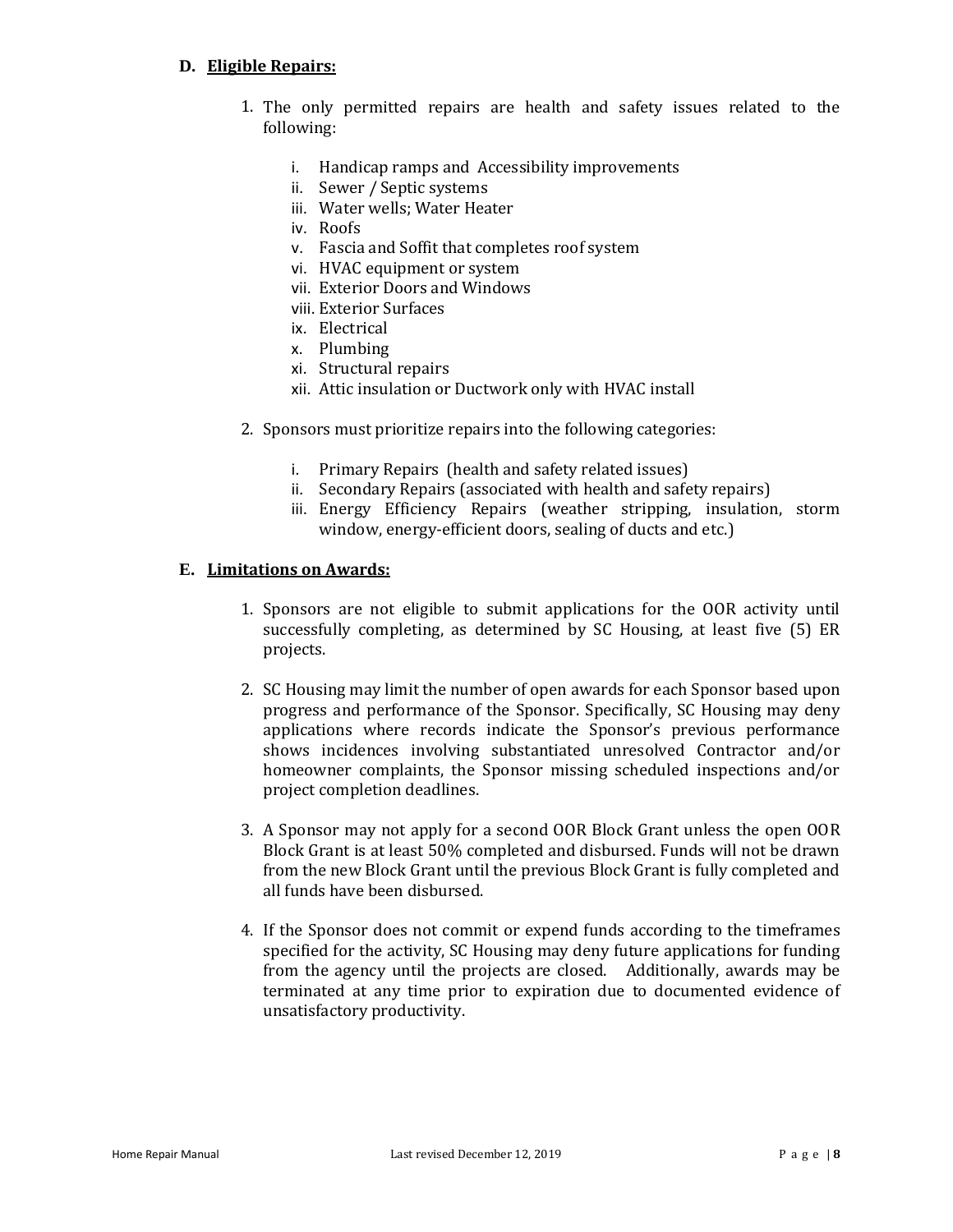## **II. Eligible Activities**

There are two permitted activities in the HTF Repair Program: Emergency Repairs and Owner-Occupied Repairs. The two activities are described in this section.

#### **A. Emergency Repairs (ER)**

The ER activity is designed to assist very low income homeowners in making needed and essential repairs to their homes to eliminate life, health and safety issue to the occupant. This activity is limited to a two (2) trade repair.

The repair must meet one or more of the following conditions:

- Not covered by existing insurance
- If not repaired immediately, the condition would cause further or irreparable damage; and/or
- The existing heating, cooling, electrical, or plumbing system is not functioning.

Funding Limitations

| Maximum Subsidy per beneficiary/property: | \$10,000 |
|-------------------------------------------|----------|
| Maximum Developer Fee:                    | \$750    |

Timeline for Completion:

The ER application must be closed out within 60 days of initial inspection approval. To be closed out, all paperwork must be finalized and project funds disbursed.

#### **B. Owner-Occupied Repairs (OOR)**

The OOR activity is designed to assist very low income homeowners in making needed and essential repairs to their homes. Funding will be reserved as a block grant to the Sponsor for repairs to up to 4 homes. Sponsors must submit an OOR Block Grant Application for approval of allocated funds. The homes proposed for repair must be identified within the application.

| <b>Funding Limitations</b>          |                                      |
|-------------------------------------|--------------------------------------|
| Maximum Block Grant:                | \$109,000 (including developer fees) |
| Maximum Amount per property:        | \$25,000 (plus developer fee)        |
| Maximum Developer Fee per property: | \$2,250                              |

Timeline for Completion:

Each OOR application must be closed out within 120 days of initial inspection approval. To be closed out, all paperwork must be finalized and project funds disbursed.

### **III. Application Process**

Sponsors must submit all pages of the application and any required documentation as identified in the application checklist. All applications must include all supporting documentation and must be submitted in the order listed on the checklist. Applications submitted with outdated applications, forms, etc. will not be accepted. SC Housing will not rely on any previously submitted information, written or verbal, to evaluate the applications.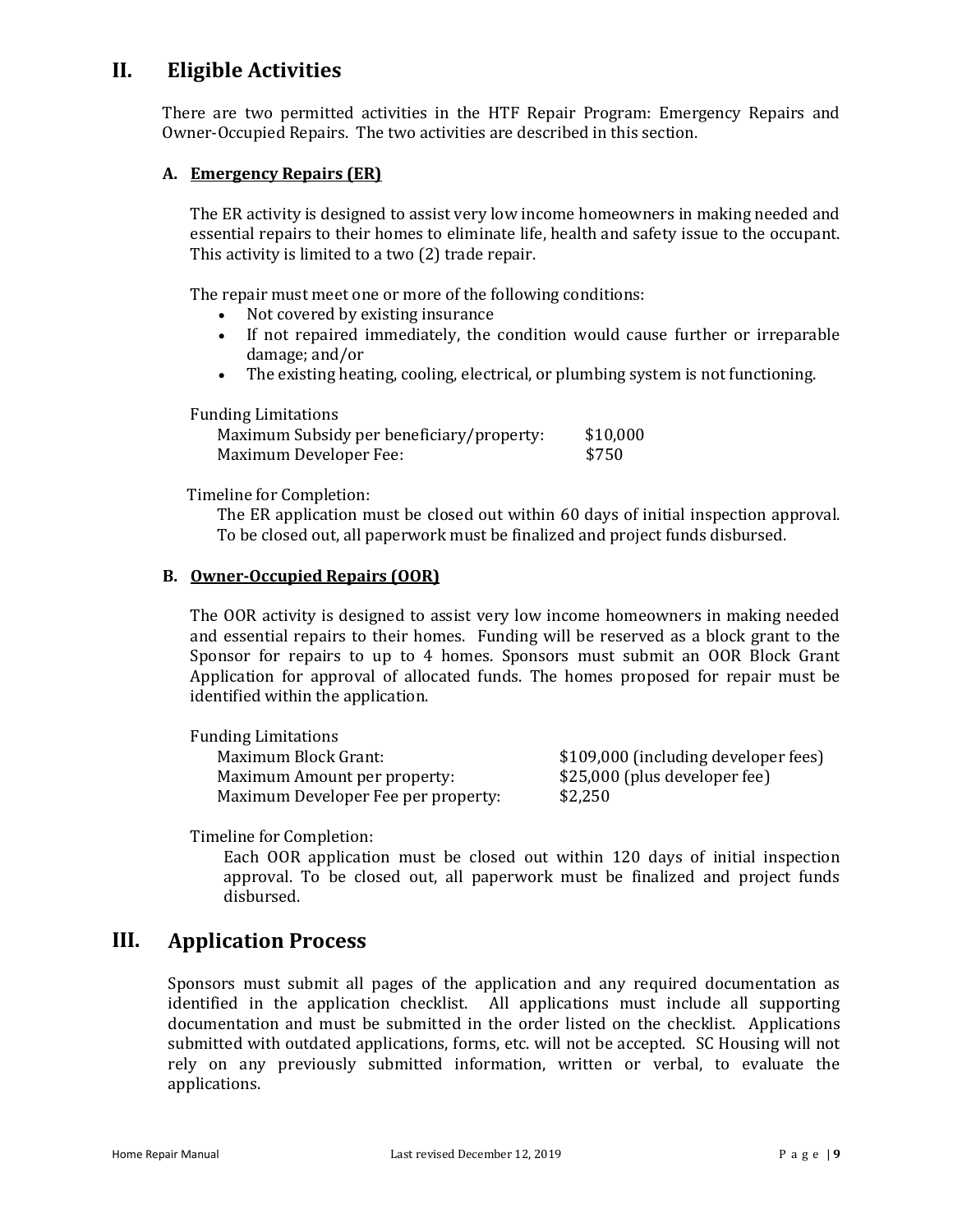#### **A. OOR Block Grant Applications**

**Block Grant applications for the OOR activity** are accepted during four (4) designated funding cycles. For a list of funding cycle/applications deadlines, please visit: [http://www.schousing.com/HOME/SCHousingTrustFund.](http://www.schousing.com/HOME/SCHousingTrustFund)

In order to be considered, block grant applications must be received at SC Housing's office prior to the close of business on the submission deadline date.

Applications may be emailed or may be delivered by mail, other shipping service, or by hand delivery as follows:

> SC Housing Finance and Development Authority Attn: Development Division, HTF OOR Block Grant Application 300-C Outlet Pointe Blvd Columbia SC 29210

Block Grants must be approved by the SC Housing Board of Commissioners. Once approved, a funding agreement will be submitted to the Sponsor for execution. Once the Funding Agreement has been executed and returned to SC Housing, property repair applications may be submitted one-at-a-time or all together. These applications should not be included with the Block Grant application.

#### **B. Property Repair Applications**

Applications for repairs to an eligible property can be submitted at any time, and are not subject to individual approval by the SC Housing Board of Commissioners. Applications may be delivered by mail, email or hand delivery as follows:

SC Housing Finance and Development Authority Attn: Development Division, HTF Property Repair Application 300-C Outlet Pointe Blvd Columbia SC 29210

The property repair application and all items identified on the checklist must be submitted for each beneficiary. The property repair application requires the submittal of photographs. All submitted photographs must be in color and at least 3x5 in size and all photographs should be taken from a distance that clearly identifies the home and the necessary repairs.

Once an application for repair is received, SC Housing reviews the application for completeness. The Sponsor will receive a letter of notification as to any missing or incomplete items. If the requested information is not provided within thirty (30) days, then the application will be deemed withdrawn.

If an application meets all the general guidelines and eligibility requirements of the activity, the application will be processed as follows:

1. SC Housing will order an initial inspection with the SC Housing construction staff.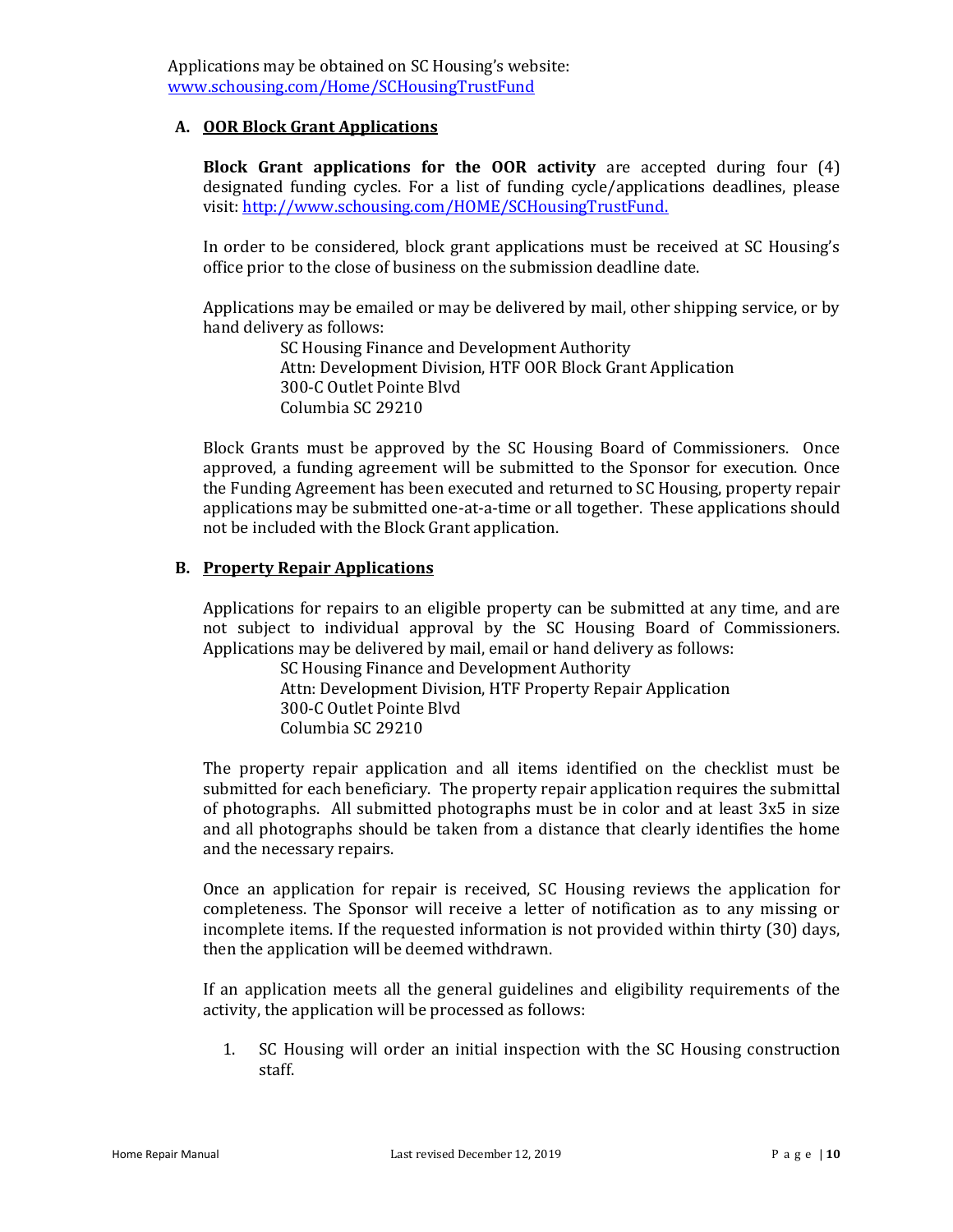- 2. Should the initial inspection be denied and a revised Work Write‐up inspection is required, there will be a \$25.00 deduction from the Sponsors developer's fee. An additional \$25 will be deducted for each denial requiring a revised Work Write‐up inspection.
- 3. Once the initial inspection approval is given by SC Housing Inspection staff and received by the Program Management staff, the Sponsor must submit copies of all necessary building permits as well as a copy of the paid invoice/receipt. There will be no exceptions. Generally, the "job value" amount listed on a building permit or a combination of building permits should equal the total Work Write‐up amount. To ensure permits are matched with appropriate projects, Sponsors are to write the HTF project number on the permit and receipts.
- 4. After the required building permits are received, SC Housing will send the Sponsor a sample Agreement for Residential Repair Services and a Funding Agreement (for the ER activity) or a Restrictive Covenant (for the OOR activity). The Sponsor must return an executed copy of the Agreement for Residential Repair or an agreement with the contractor in substantially the same form and the Funding Agreement or Restrictive Covenant to SC Housing before work can begin on the project. The Sponsor must have the Restrictive Covenant recorded at the Register of Deeds/Clerk of Court's Office in the county in which the property is located.
- 5. All permits must be posted on-site and easily visible. If any construction work is done on a HTF project prior to permits being pulled, the Sponsor and Contractor will be suspended from the HTF program.
- 6. Any changes to the scope or cost of the approved Work Write-up must be addressed by the Sponsor using the Change Order Process as outlined in this manual.
- 7. Interim draws for payment are not permitted under any Home Repair activity.
- 8. When work is complete, the Sponsor may request a final inspection by submitting the following:
	- a. (HTF-2A) Inspection Request Form
	- b. Approved final inspection from local building department.
	- c. Pictures of all completed repairs must be in color, at least 3X5 in size and taken from a distance that clearly identifies the home.
	- d. HVAC Product/Equipment Registration verification of warranty registration.
	- e. (HTF-2D) Certification of Work Completed

Roofing photographs taken during the different phases of the roof install must include: Bare sheathing, New sheathing, Synthetic felt, Valley lining, Step and counter flashings, Chimney flashings, Roof deck cut out for ridge vent and Drip edge

Photographs of all demo work and hidden repairs must be provided, including but not limited to: Crawl space, Duct Work, Plumbing, Electrical, Attic, Ceiling joist, and Rafters.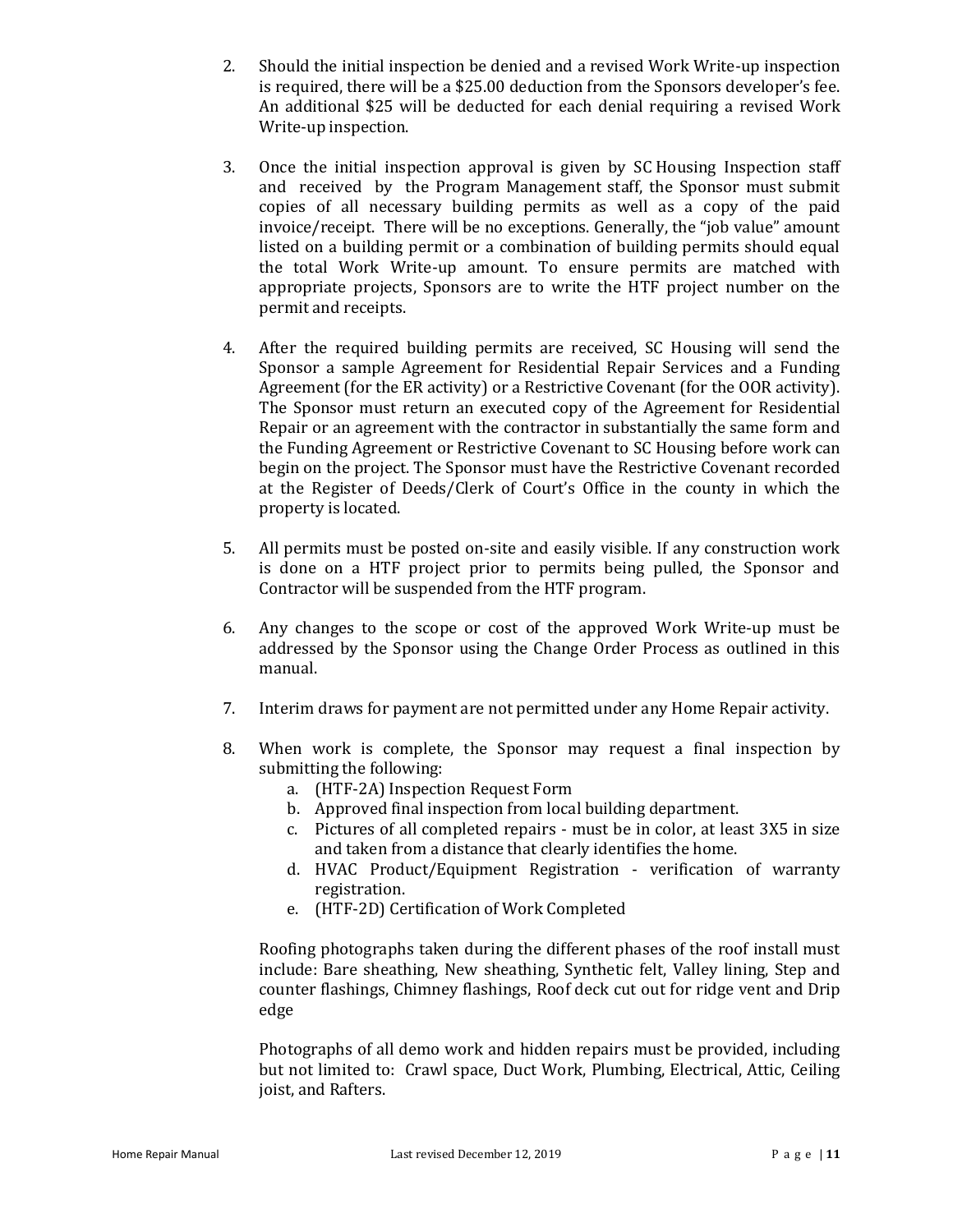Failure to submit photographs as described above may result in a reduction in final payment in an amount determined by SC Housing commensurate with the work costs associated with the work that is not sufficiently documented by photographic evidence.

- 9. Should a final inspection be denied, there will be a \$25.00 deduction from the Sponsors developer's fee for each re-inspection.
- 10. Once the final inspection is approved, the Sponsor may submit a construction cost payment request on HTF-4A Request for Payment form, along with the following documentation:
	- a. Copy of Contractor's Invoice for work completed.
	- b. (HTF-4A) Draw Request for Construction Costs
- 11. Once the Sponsor receives the construction costs payment for completed project, the Sponsor has fourteen (14) calendar days to deliver payment and obtain the signature of the Contractor using the Final Payment Certification (HTF-4C) form, indicating that the Contractor has received payment in full for construction work performed.
- 12. Once the Contractor has received payment for the work, the following items must be submitted to SC Housing.
	- a. (HTF-4A) Draw Request for Developer Fee (unless already submitted)
	- b. (HTF-4C) Certification of Payment
	- c. Copy of cashed/cancelled check given to the Contractor by the sponsor reflecting full payment for all construction cost.

*If a two trade repair has been completed, the Sponsor must provide b. and c. above for each contractor.* 

If an executed HTF-4C Form and cancelled check are not returned to SC Housing in a timely manner, the nonprofit Sponsor will risk debarment from all HTF activities.

13. The Sponsor is required to provide the beneficiary with a copy of all documentation that the beneficiary signed throughout the application process within two weeks of project completion. If copies are not provided after the project has been completed and closed-out, the Sponsor may be suspended for (6 months). Upon the second occurrence within 6 months of active participation, the sponsor may be suspended for (1 year).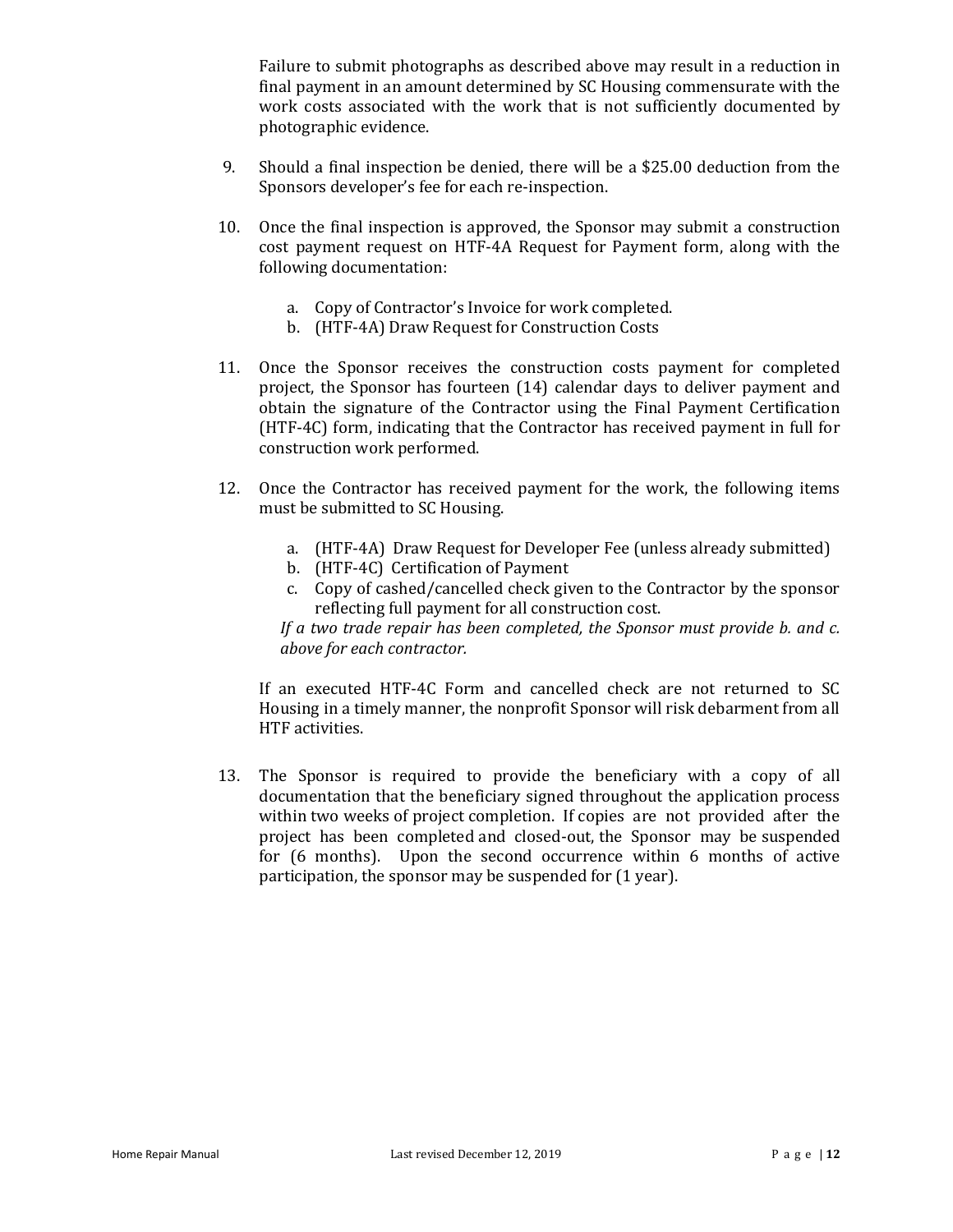## **IV. Rehabilitation Guidelines**

The Sponsor must ensure a physical on-site repair assessment is completed by their contractor prior to the submission of an application. The Sponsor must use SC Housing's Work Write-up (HTF-2B) form to document repairs to be conducted at the property. The Work Write-up (HTF-2B) must be completed by the Contractor and be submitted as part of the application.

Each page of the Work Write -up must have original signatures and dates from the Sponsor, Contractor and Homeowner. It must contain complete information regarding the Contractor and Subcontractors and costs for each line item must be reported separately.

#### **A. Allowable Costs**

All Work Write‐ups must reflect costs within the allowable costs and item/material specifications listed on the Construction Cost Sheet. The Construction Cost Sheet can be found on SC Housing's HTF webpage at:

[http://www.schousing.com/HOME/SCHousingTrustFund.](http://www.schousing.com/HOME/SCHousingTrustFund)

Project Hard Costs: These costs include the *actual construction costs* needed to meet SC Housing and local construction standards and/or essential improvements such as the following:

- Electrical, plumbing, structural-related improvements
- Repair or replacement of range hoods
- Improvements for handicapped persons
- Repair or replacement of major housing systems that have failed
- General property improvements that are non-luxury improvements

Soft Costs: These costs are the *reasonable and necessary costs* related to the project hard costs. SC Housing will only allow and reimburse building permit fee(s).A copy of the paid invoice/receipt must be provided before construction work begins. It must clearly show the governmental department that issued the permit and how much was paid for the permit

#### **B. Prohibited Costs**

With the exception of its Developer Fee, the Sponsor may not pay any of its administrative costs with HTF funds. The following costs are prohibited:

- Business License Fee/Renewal Fee
- Contractor License Fee/Renewal Fee
- Relocation expenses of residents
- Costs associated with record keeping
- Storage Fees
- Tools and Equipment
- New Appliances
- Additions to an existing structure
- Mold assessment, mold sampling, mold treatments, mold prevention, mold abatement, mold remediation, mold removal, etc.
- Relocations expenses of residents
- Landfill fees, Dumpster, Portable Toilet
- Blue prints or plans.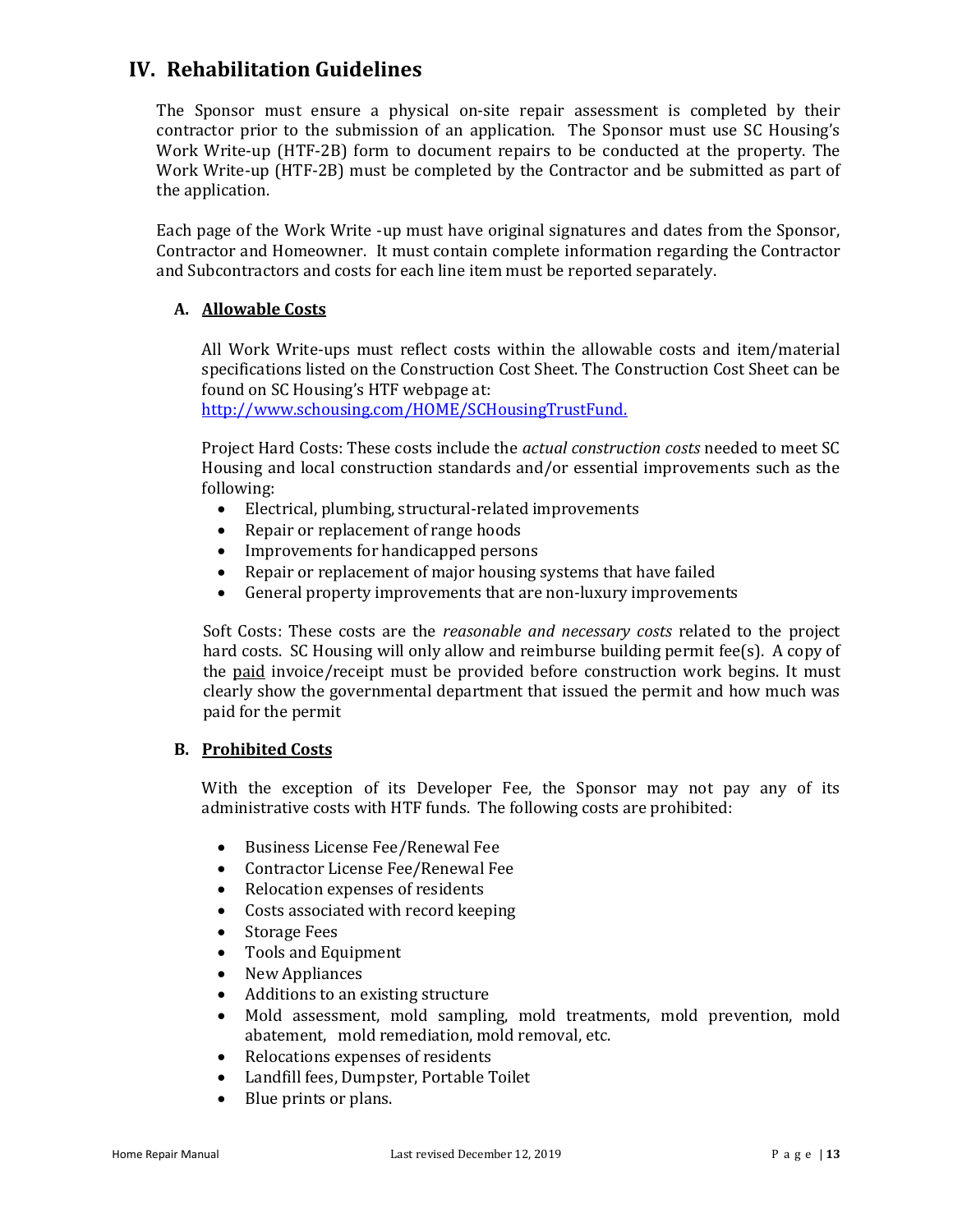#### **C. Cost Reasonableness**

SC Housing will perform a cost reasonableness evaluation of the proposed rehabilitation and may adjust the requested funds amount based on a review and an inspection of the property. Sponsors are strongly encouraged to ensure applications submitted are cost reasonable to prevent adjustments or a rejection of the application. Detailed, itemized information must be submitted and should include costs identified separately by line item.

#### **D. Contractor Standards**

All contractors and/or subcontractors may not work on more than five (5) emergency repair and four (4) owner-occupied rehabilitation units or exceed their LLR dollar limitations, whichever is less.

A contractor hired to complete an OOR repair must be a Residential Builder (RBB, RBW), or a General Contractor (BD, LB, UB).

Contactors hired to complete an ER repair and all subcontractors hired for an OOR repair must have an appropriate trade license as follows:

- Licensed by the SC Dept. of Labor Licensing and Regulation and/or DHEC with one of the following licensures:
	- a. Waste Water, DHEC
	- b. Water Well
	- c. Residential Specialty Contractor:
		- RBS Vinyl and Aluminum Siding
		- RBS- Insulation
		- RBS Roofer
		- RBS Floor Covering
		- RBS Mason
		- RBS Dry Wall
		- RBS Carpenter, nonstructural license.
		- RBS Painters/Wall Paper
	- d. Residential Builder classified as:
		- RBB Residential Builders License
		- RBW Residential Builder Exam Waiver with Mechanical Trades restriction.
		- RBE Residential Specialty Contractor Electrical License
		- RBH Residential Specialty Heating and Air License
		- RBP Residential Specialty Plumbing License
	- e. Mechanical Contractor classified as:
		- AC Air Conditioning
		- PK Packaged Equipment
		- EL Electrical
		- PB Plumbing
	- f. General Contractor classified as:
		- BD Building Includes (GR, IR, MB, MS, SS, WF)
		- LB Limited Building
		- UB \_ Unlimited Building.
		- GR General Roofing
		- SR Specialty Roofing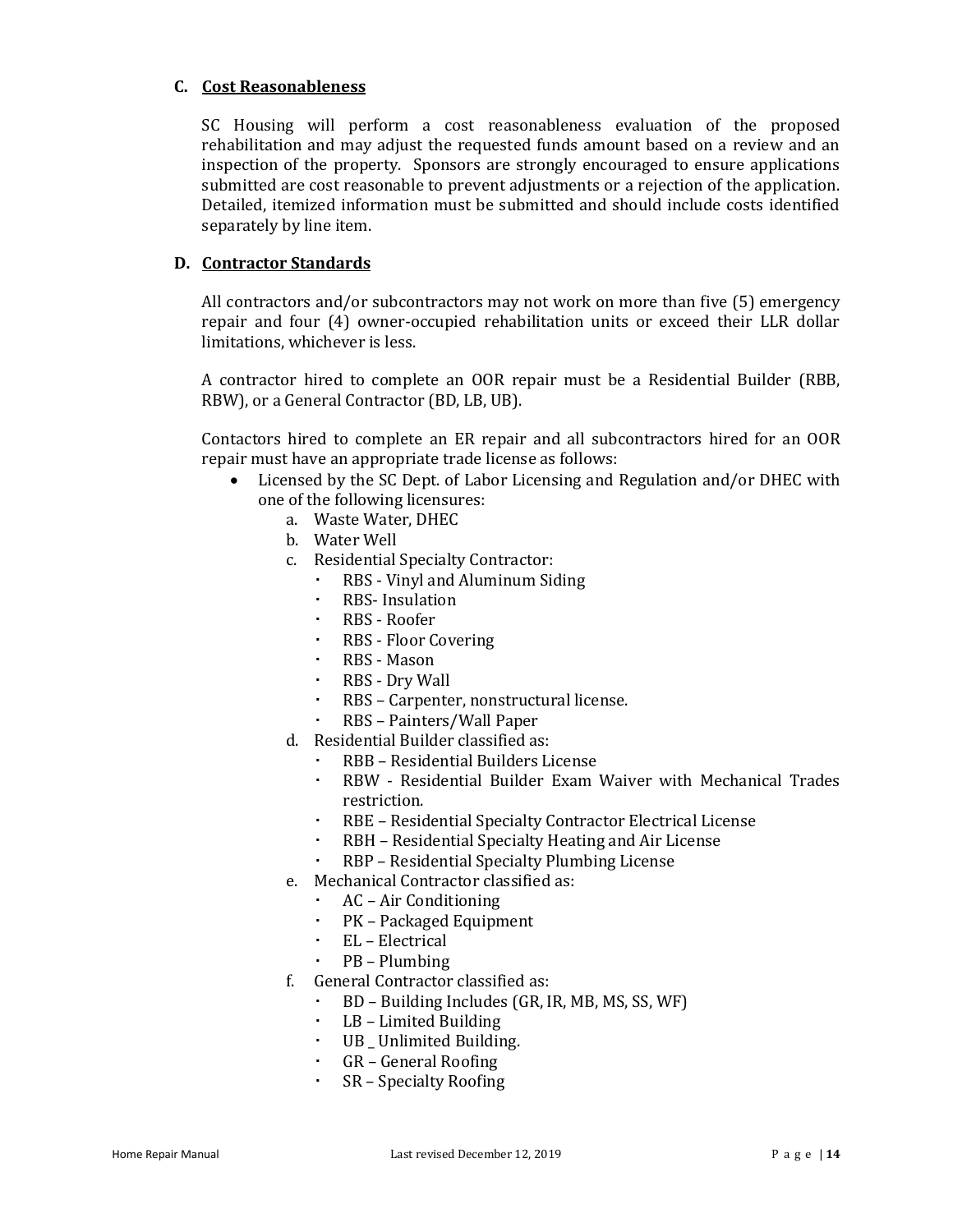All Contractors must have:

- An "ACTIVE" status with LLR or DHEC;
- Surety Bond on File with LLR;
- An effective \$1 million General Liability insurance policy; and
- A Worker's Compensation policy.

All licenses, bonds and policy(s) must be current and not expire before the Repair project is completed. Copies of the current LLR/DHEC Contractors license, LLR/DHEC status, and insurance must be submitted as part of the application package. SC Housing may verify Workers' Compensation insurance coverage, including, but not limited to, verifying coverage on the Workers' Compensation Commission's website or contacting the insurer.

SC Housing may require additional information not listed above at its discretion, including but not limited to, quarterly or yearly Workers' Compensation insurance audits.

If the SC Housing discovers any person working on an HTF project is unlicensed, uninsured or not listed as a Subcontractor, SC Housing may suspend or debar the Contractor, Subcontractor, etc. from any other work on HTF projects. In addition, any Sponsor who attempts to circumvent, falsify, manufacture, or otherwise attempts to avoid these requirements may be suspended or debarred.

A subcontractor is a business/person that is hired by the Contractor to perform a specific task as part of the overall project.

- Specialty Contractors are not authorized to subcontract.
- Labor only sub-contractor(s) are not allowed.
- For the OOR activity, subcontractors are permitted. For the ER activity, the Sponsor may use two differently licensed individual contractors to complete the repairs, but may not use subcontractors. Sponsors will pay each contractor separately and collect a (HTF-4C) Certification of Payment and a copy of the cashed/cancelled check given to the Contractor by the Sponsor reflecting full payment for all construction costs for both contractors.

#### **E. Construction Standards**

The Sponsor must engage in a written agreement/contract with its Contractor that specifically acknowledges SC Housing standards to perform rehabilitation work*.* The Contractor(s) must provide all labor and materials and all work must be in compliance with the 2018 International Residential Code (IRC) and all state and local revisions. The contractor must contact the building code official within the locality in which the proposed construction repairs are to be undertaken. The locality's building inspector must review the Work Write-ups and ensure all code and local requirements are being met with respect to the work being undertaken. **SC Housing does not require bringing the entire home up to current code, but all repairs undertaken must meet current code and SC Housing standards**.

Additionally, SC Housing requires the work to rehabilitation work to comply with the following: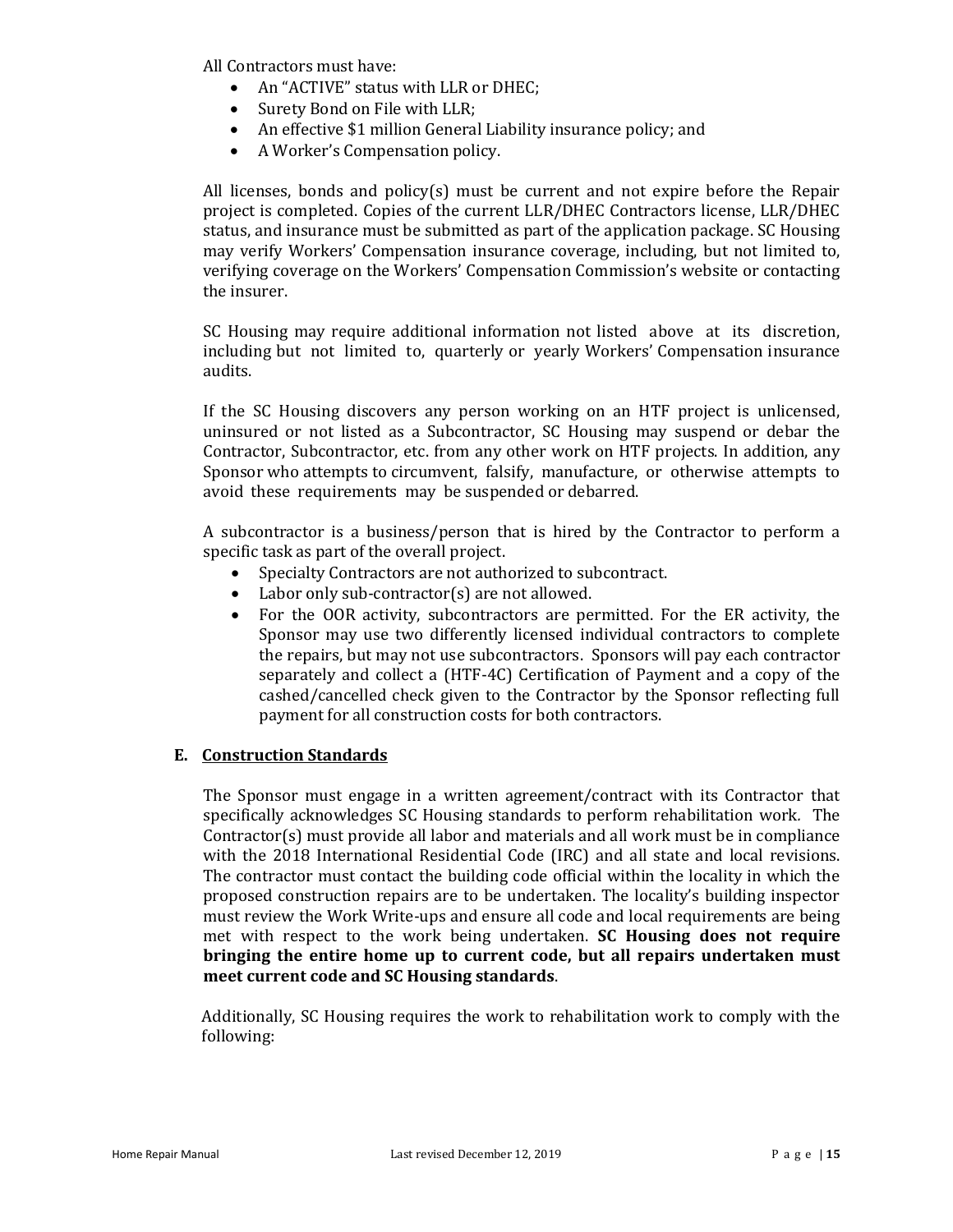- All work shall be performed and completed in a manner supported by the manufacturer's specifications, standard construction practices, and/or recognized building codes.
- All work performed shall be "finished" work. For example, if a door unit is specified for a bedroom then that unit shall be finished to match an existing unit whether it is stained/finished or painted, and a lockset installed.
- All material used shall be new, in good condition and of standard grade.
- All work regarding handicapped accessibility must meet the requirements of ANSI Section A117.1
- For all OOR's hard‐wired, inter‐connected smoke and carbon dioxide detectors with battery back‐up must be installed in every unit as required by the 2018 International Residential Code (IRC). Use of wireless smoke and carbon dioxide detectors must be approved by Authority Inspectors.
- For all ER's hard-wired smoke and carbon dioxide detectors are not required. Lithium ten (10) year, battery operated, wireless, interconnected smoke and carbon monoxide detectors can be installed at the beneficiary's request.

#### **For Roofing work**:

Roofs that are leaking or have holes or patches may be replaced. Townhomes, duplexes or other owner-occupied homes that have shared wall(s) are not eligible for roofing replacement unless all shared wall(s) households are income eligible; or have a parapet wall in place on the roof line.

Roof replacement must include:

- Complete tear off down to bare roof deck.
- Replacement of damaged sheathing.
- New synthetic felt.
- Drip edge.
- Step and counter flashings.
- Chimney flashings.
- Valley lining.
- Ridge vent.
- Pipe boots.
- Roof penetration flashing. Example range hood vent, gas vent.
- Replacement and /or painting of fascia, soffit, siding or trim if necessary.

Racking application of shingles is prohibited. Documented water damage to ceilings and walls may be repaired as part of the roof replacement. Replacement of existing metal roofing is allowed. Metal roofing must be installed per manufacturer's recommendations including all trims.

#### **For HVAC work**:

- HVAC systems must have minimum rating of 14 seers.
- HVAC equipment repair or replacement, less than 13 years old, must include a complete evaluation/review of the unit, insulation, duct work and thermostat from a licensed HVAC company. A copy of the evaluation/review must be included in the application.
- HVAC Equipment may be replaced.
- New First time HVAC systems may be installed.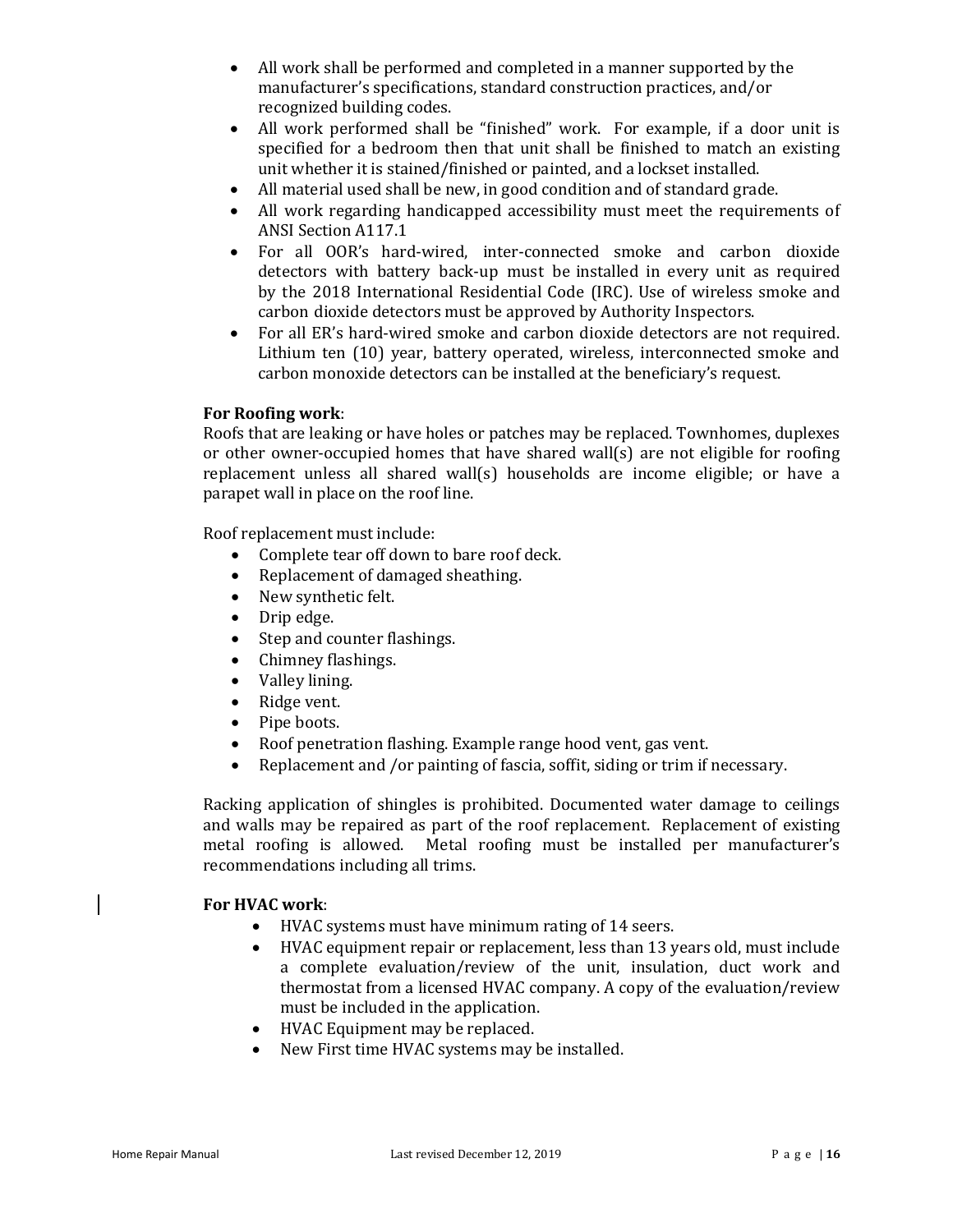- Duct work may be repaired or replaced but must be appropriately sized and insulated.
- HVAC equipment must be registered thru the manufacture for the warranty by the Contractor. A copy of said warranty registration must be provided with the request for final inspections.
- Attic insulation should be upgraded or installed to R-30 minimum.
- It is the Sponsor's responsibility to inform the homeowner of increased utility rates and impact of inadequate insulation. A 200 AMP service upgrade to electrical is permitted if necessary for HVAC install.

**Exterior Doors and Windows - Those that are missing or broken may be repaired or** replaced. Broken glass will be repaired if possible. Exterior door replacements must include new locksets and hardware, including thumb latch deadbolt. Windows will not be installed for weatherization alone.

**Handicap Accessibility ‐** Installation or repair for disabled or handicapped beneficiaries must meet ADA requirements for; exterior ramps, handrails, accessibility to bathrooms including grab bars and wheelchair accessible showers. Sponsor may be required to provide documentation demonstrating need for installation/repairs.

**Plumbing System -** Systems or fixtures that are nonfunctioning or malfunctioning may be repaired or replaced.

**For sewer/septic systems**, existing systems that are nonfunctioning or malfunctioning may be repaired or replaced. A detailed quote from DHEC licensed septic tank contractor is required.

**For water wells**, existing water wells with broken pumps can be repaired or replaced. In the event existing water wells have gone dry, ER funds can be used to dig the well deeper or dig a new well. A detailed quote from LLR licensed well driller contractor is required.

**Electrical ‐** Exposed wiring may be repaired or replaced throughout the house. GFI's will only be replaced in the kitchen or bathroom if electrical repairs are being conducted in these rooms. Electrical upgrades are allowable when there is a safety hazard present and requires detailed quote from licensed electrician.

**Structural** - Any part of the foundation, floor system, sub-flooring, wall, ceiling joist, rafters and other items affecting structural integrity may be repaired or replaced

**Flooring** – May be repaired or replaced but only if repairs to the floor system resulted in the need or there are extenuating health issues. Sagging floors or damaged flooring may be repaired or replaced if the sagging or damage presents a tripping hazard to the handicapped or disabled

**Porches** ‐ All existing railings, steps, landings and ramps should be sturdy and reliable. New installation or repair of railings, steps, landings and ramps must be installed to meet code requirements. For handicap or disabled beneficiaries they must be installed to meet ADA requirements.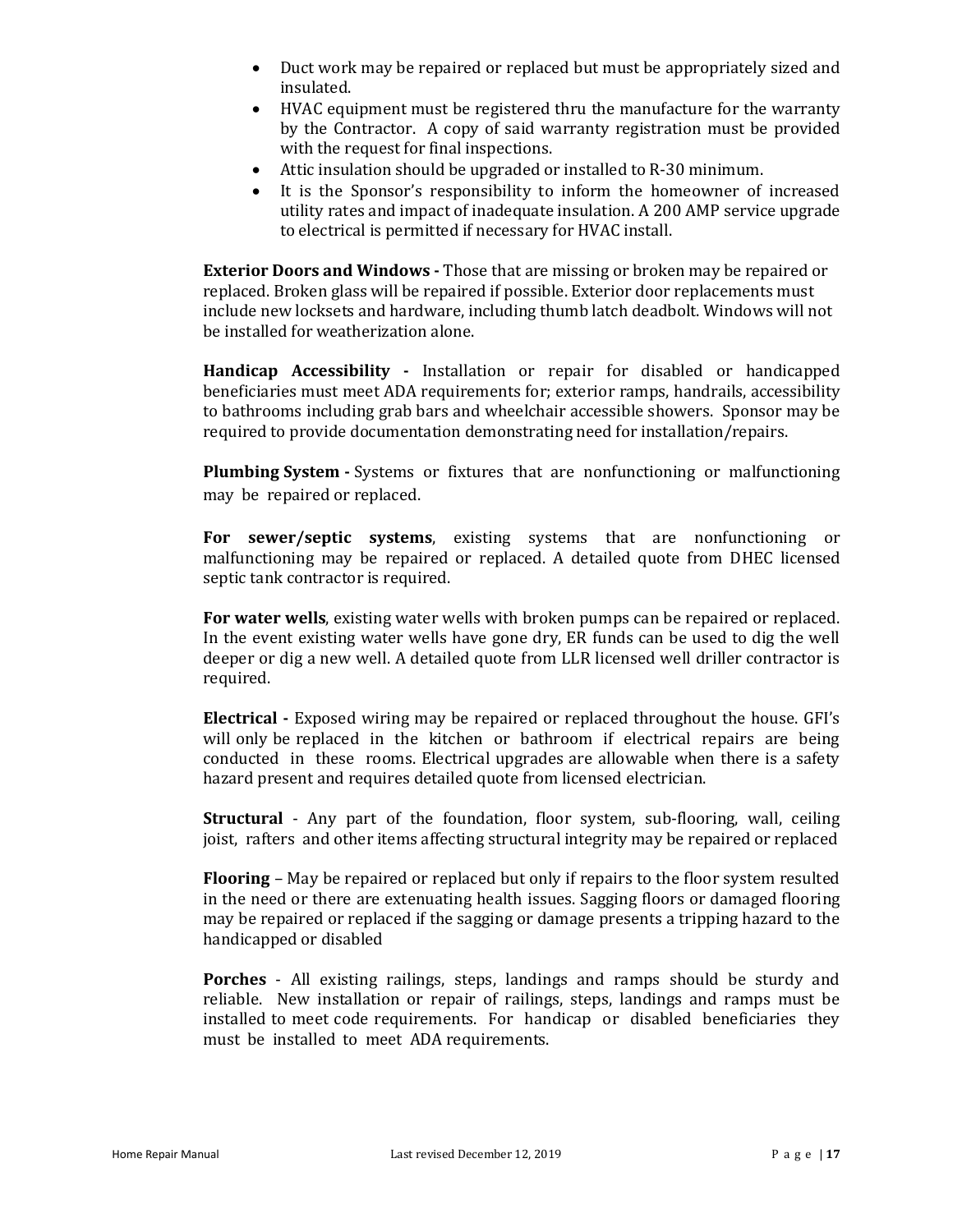**Exterior surfaces** - Exposed surfaces should be either painted or covered in an acceptable material, such as vinyl. Damaged exterior surfaces may be repaired or replaced.

**Weatherization** – Insulation, caulking, vapor barrier and/or weather‐stripping. Attic insulation, should be installed or upgrade to R-30 minimum and must install depth tape and insulation card that are placed in attic.

#### **F. Inspection Process**

SC Housing Inspectors schedule inspections in the most efficient and timely manner possible. Inspectors will do their best to make appointments that satisfy all individuals involved. Inspections are typically scheduled on Mondays and conducted Tuesday-Friday. Ongoing "special requests" will not be honored. The Sponsor, Beneficiary and Contractor must be present for all inspections.

SC Housing Inspectors must be permitted to communicate with all parties involved in the repair project at any time.

#### **G. Changes to Project after Work Write-up Approval:**

Any changes to the scope or cost of the rehabilitation work after the Sponsor receives an approved initial Work Write-up must be communicated with the inspector, submitted in writing and approved by SC Housing. The Sponsor must submit a completed, signed Change Order Request (HTF-2C) form that is signed by the Sponsor, Contractor, and the Beneficiary.

SC Housing's inspector will review the proposed Change Order and either approve or deny the request. SC Housing will communicate its decision to the Sponsor in writing. SC Housing may revoke a portion or the entire award if a Sponsor makes changes to the project without prior approval.

A request to change the contractor must be substantiated and involve extenuating circumstances. The sponsor must submit another initial inspection request along with a new Work Write-up executed by the new contractor ('s) following all the previous guidelines. SC Housing will review the requested Contractor change to determine if it will be allowed and conduct an inspection of the project. If a Contractor change is approved by SC Housing, the 60/120 day timeline for completion are is still in effect from the original inspection approval date.